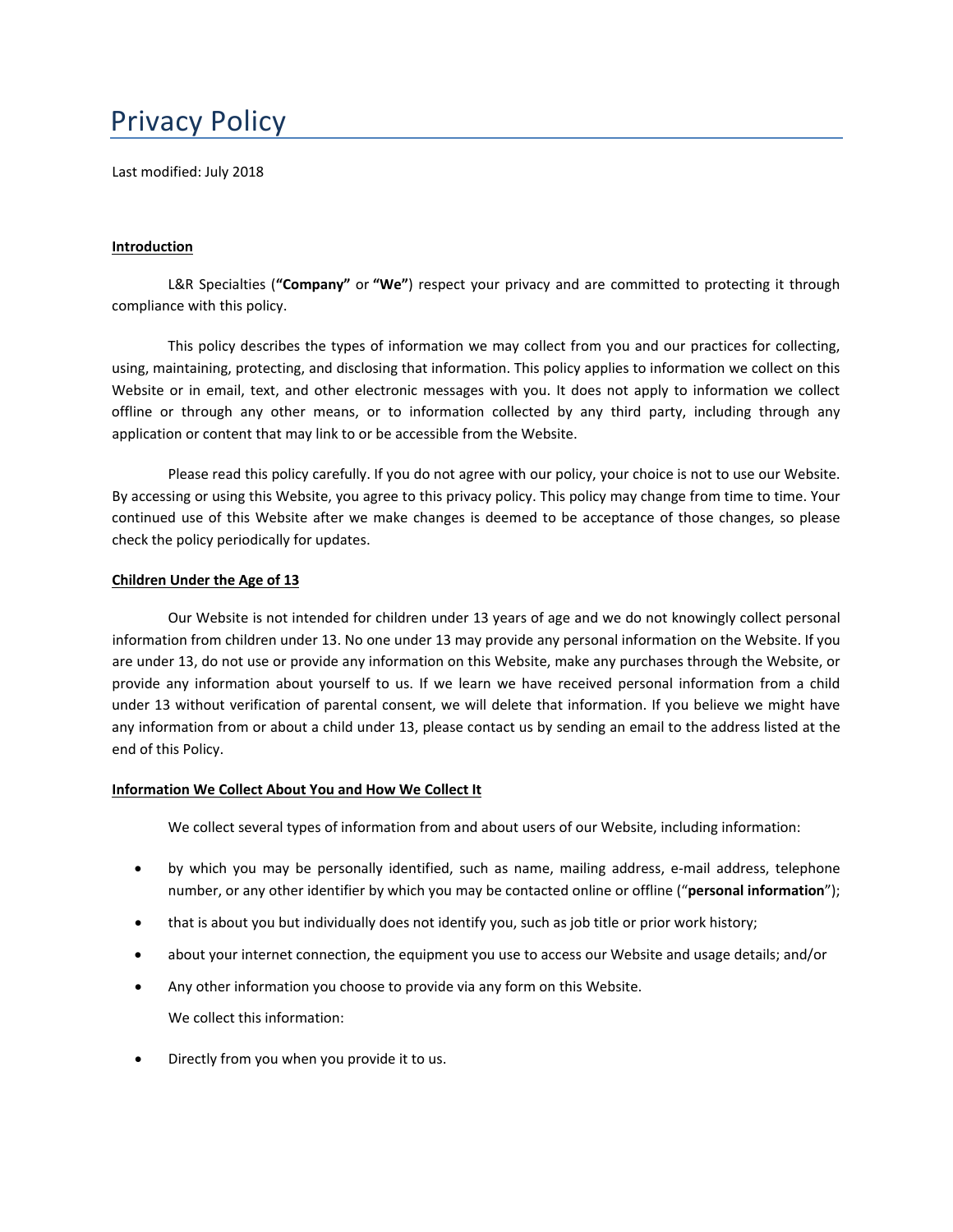- Automatically as you navigate through the site. Information collected automatically may include usage details, IP addresses, and information collected through cookies.
- From third parties, for example, our business partners and third‐party advertisers.

## **Information You Provide to Us**.

The information we collect on or through our Website may include:

- Information that you provide by filling in forms on our Website.
- Records and copies of your correspondence, if you contact us.
- Details of transactions you carry out through our Website and of the fulfillment of your orders.

You may be required to provide payment information before placing an order through our Website. We do not store payment information but provide it to a third-party processor to complete your transaction. Third-party processors receiving payment information are bound to keep it confidential and use it only for the purposes for which we disclose it to them.

# **Information We Collect Through Automatic Data Collection Technologies**.

As you navigate through and interact with our Website, we may use automatic data collection technologies to collect certain information about your equipment, browsing actions, and patterns, including:

- Details of your visits to our Website and the resources that you access and use on the Website.
- Information about your computer and internet connection, including your IP address, operating system, and browser type.

The information we collect automatically is statistical data, but we may associate it with personal information we collect in other ways or receive from third parties. The technologies we use for this automatic data collection may include **Cookies (or browser cookies).** A cookie is a small file placed on the hard drive of your computer. You may refuse to accept browser cookies by activating the appropriate setting on your browser. However, if you select this setting you may be unable to access certain parts of our Website. Unless you have adjusted your browser setting so that it will refuse cookies, our system will issue cookies when you direct your browser to our Website.

## **How We Use Your Information**

We use information that we collect about you or that you provide to us, including any personal information:

- To present our Website and its contents to you.
- To provide you with information, products, or services that you request from us.
- To carry out our obligations and enforce our rights arising from any contracts entered into between you and us, including for billing and collection.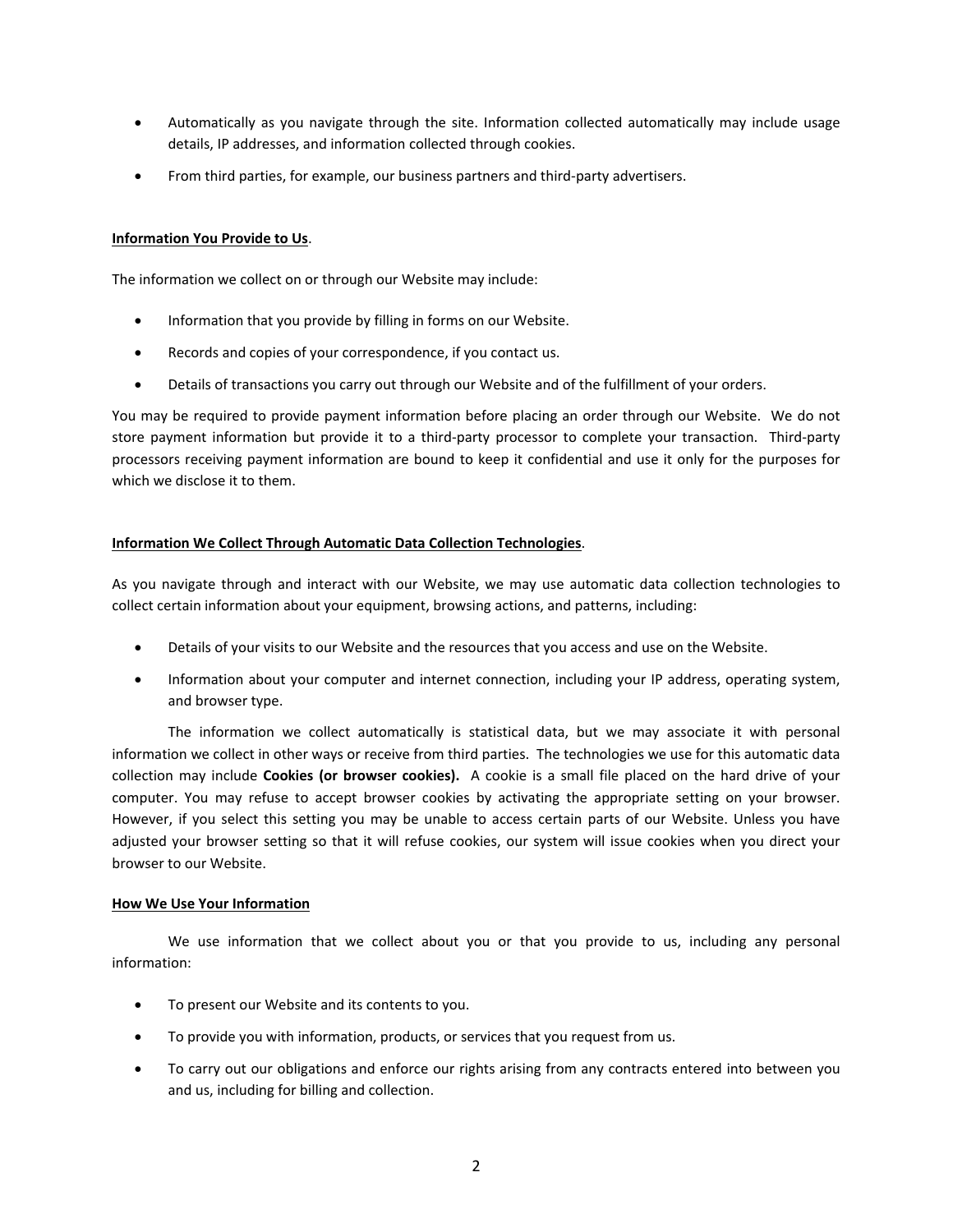- To notify you about changes to our Website or any products or services we offer or provide though it.
- For any other purpose with your consent.

We may also use your information to contact you about goods and services that may be of interest to you. If you do not want us to use your information in this way, please email L&R Specialties.

# **Disclosure of Your Information**

We may disclose aggregated information about our users, and any information that does not identify an individual, without restriction. We may disclose personal information that we collect or you provide as described in this privacy policy:

- To our subsidiaries and affiliates.
- To contractors, service providers, and other third parties we use to support our business and who are bound by contractual obligations to keep personal information confidential and use it only for the purposes for which we disclose it to them.
- To a buyer or other successor in the event of a merger, divestiture, restructuring, reorganization, dissolution, or other sale or transfer of some or all of L&R Specialties' assets, whether as a going concern or as part of bankruptcy, liquidation, or similar proceeding, in which personal information held by L&R Specialties about our Website users is among the assets transferred.
- To third parties to market their products or services. If you do not want us to use your information in this way, please email L&R Specialties.
- For any other purpose disclosed by us when you provide the information.
- For any other purpose, if your consent is given.

We may also disclose your personal information:

- To comply with any court order, law, or legal process, including to respond to any government or regulatory request.
- To enforce or apply our terms of use, terms of sale, and other agreements, including for billing and collection purposes.
- If we believe disclosure is necessary or appropriate to protect the rights, property, or safety of L&R Specialties, our customers, or others.

## **Choices About How We Use and Disclose Your Information**

We strive to provide you with choices regarding the personal information you provide to us. We have created mechanisms to provide you with the following control over your information:

 **Tracking Technologies and Advertising.** You can set your browser to refuse all or some browser cookies, or to alert you when cookies are being sent. If you disable or refuse cookies, please note that some parts of this site may then be inaccessible or not function properly.